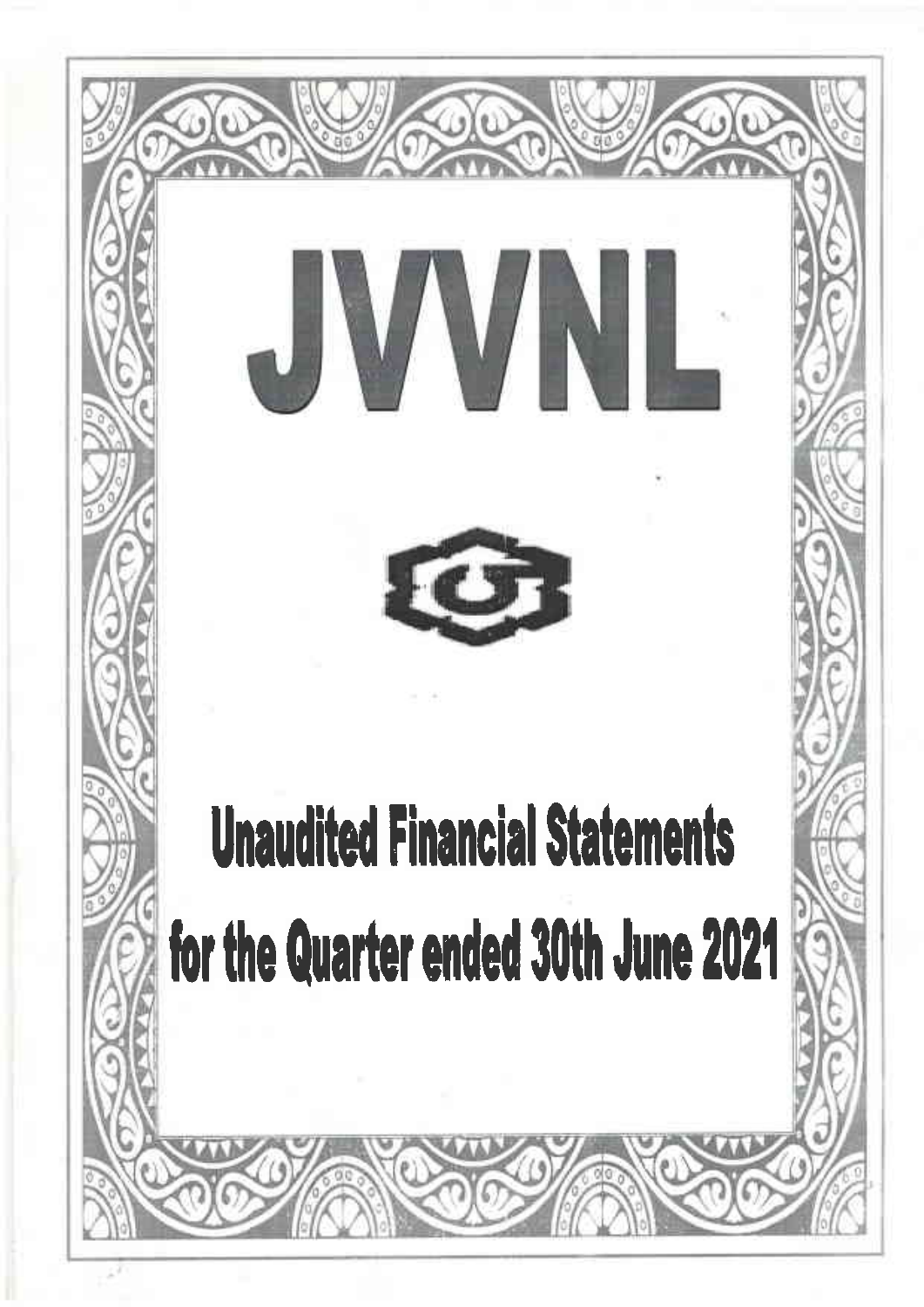|         | RAJASTHAN                                                    |
|---------|--------------------------------------------------------------|
| Discom: | JAIPUR VIDYUT VITRAN NIGAM LTD. (CIN: U40109RJ2000SGC016486) |
|         | 2021-22                                                      |
|         | 2020-21                                                      |

| <b>Table 1: Revenue Details</b>                                 | Quarter 1 |         |
|-----------------------------------------------------------------|-----------|---------|
|                                                                 | 2021-22   | 2020-21 |
| Revenue from Operations (A = A1+A2+A3+A4+A5+A6)                 | 3,850     | 3,378   |
| A1: Revenue from Sale of Power                                  | 2,792     | 2,371   |
| A2: Fixed Charges/Recovery from theft etc.                      | 663       | 755     |
| A3: Revenue from Distribution Franchisee                        | 265       | 245     |
| A4: Revenue from Inter-state sale and Tradina                   | 130       | 7       |
| A5: Revenue from Open Access and Wheeling                       | 0         | 0       |
| A6: Any other Operating Revenue                                 | 0         | O.      |
| Revenue - Subsidies and Grants (B = B1+B2+B3)                   | 962       | 1.066   |
| <b>B1: Tariff Subsidy Booked</b>                                | 829       | 936     |
| <b>B2: Revenue Grant under UDAY</b>                             |           |         |
| <b>B3: Other Subsidies and Grants</b>                           | 133       | 130     |
| Other Income (C = $C1+C2+C3$ )                                  | 185       | 180     |
| C1: Regulatory Income                                           |           | 27      |
| C2: Misc Non-tariff income from consumers (including DPS)       | 92        | 59      |
| Ca: Other Non-operating income                                  | 93        | 94      |
| Total Revenue on subsidy booked basis ( $D = A + B + C$ )       | 4,997     | 4,623   |
| Taciff Subsidy Received (E)                                     | 829       | 744     |
| Total Revenue on subsidy received basis ( $F = D - B1 + E$ )    | 4,997     | 4,431   |
| <b>Table 2: Expenditure Details</b>                             |           |         |
| Cost of Power ( $G = G1 + G2 + G3$ )                            | 3,964     | 3,720   |
| G1: Generation Cost                                             | 0         | 0       |
| G2: Purchase of Power                                           | 3,479     | 3,300   |
| G3: Transmission Charges                                        | 485       | 420     |
| O&M Expenses (H = H1 + H2 + H3 + H4 + H5 + H6 + H7)             | 1,758     | 1,515   |
| H1: Repairs & Maintenance                                       | 69        | 60      |
| H2: Employee Cost                                               | 301       | 211     |
| H3: Admn & General Expenses                                     | 51        | 38      |
| H4 Depreciation                                                 | 280       | 262     |
| H5: Total Interest Cost                                         | 870       | 800     |
| H6: Other expenses                                              | 188       | 144     |
| H7: Exceptional Items                                           | 0         | 0       |
| Total Expenses ( $I = G + H$ )                                  | 5,722     | 5,235   |
|                                                                 |           |         |
| Profit before $\text{tax}$ ( $\text{J} = \text{D} - \text{I}$ ) | (725)     | (612)   |
| K1: Income Tax                                                  | 0         |         |
| K2 Deferred Tax                                                 | 0         | 0       |
| Profit after tax $(L = J - K1 - K2)$                            |           | 0       |
|                                                                 | (725)     | (612)   |

 $Sd/-$ (Gopal Vijay) Director (Finance)

Place: Jaipur Date: 27.08.2021

 $Sd/-$ (Y.S.Rathore) CAO (FM-W&M)

 $Sd/-$ (Navin Arora) (Managing Director)

> $Sd/ (A.K.Joshi)$ CCOA & CFO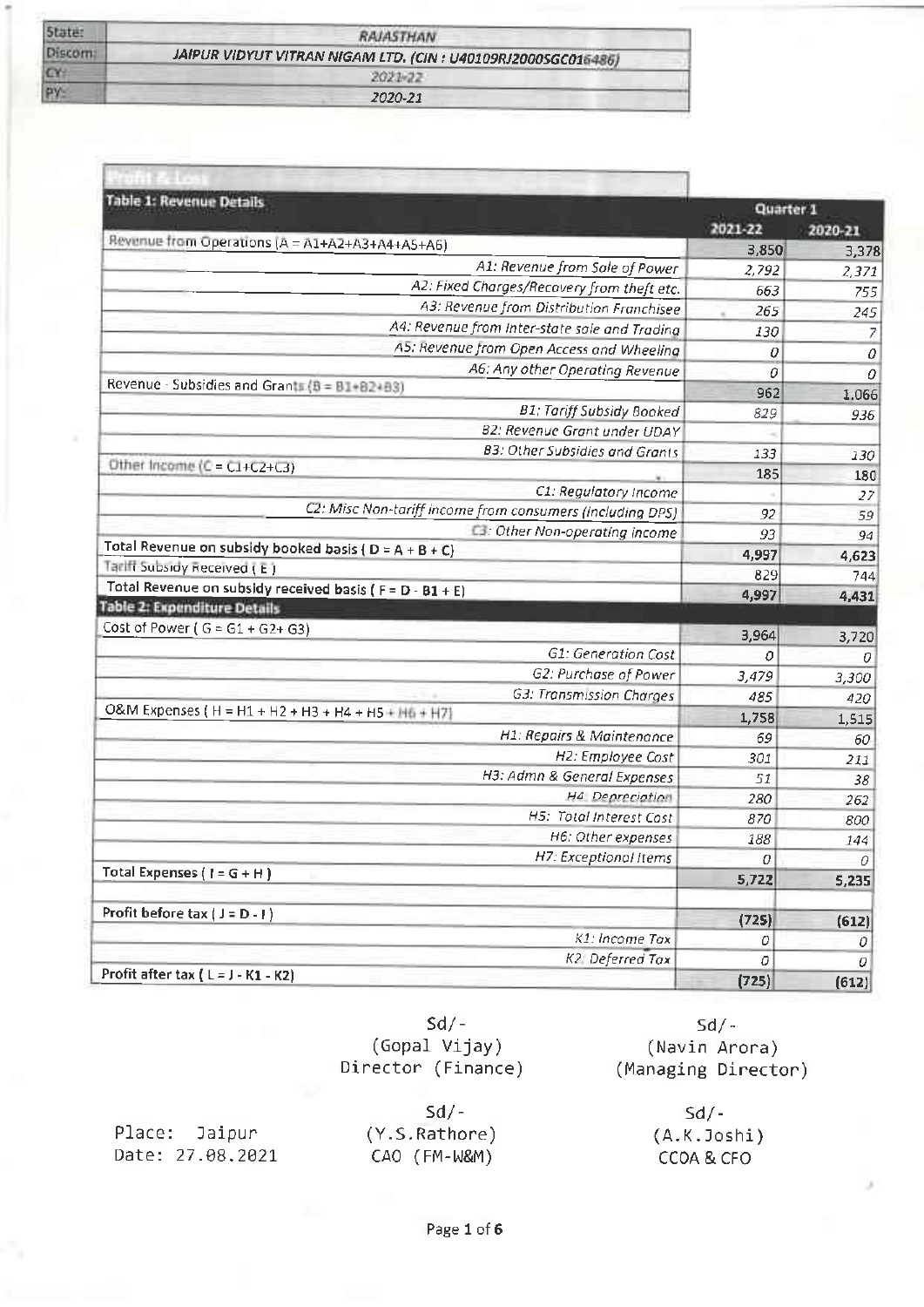State: Discoma

T-1

## **RAJASTHAN** JAIPUR VIDYUT VITRAN NIGAM LTD. (CIN: U40109RJ2000SGC016486)

| <b>Table 3: Total Assets</b>                                                                    | 2021-22<br>As on 30th<br>June | 2020-21<br>As on 30th<br>June |
|-------------------------------------------------------------------------------------------------|-------------------------------|-------------------------------|
| M1: Net Tangible Assets                                                                         | 15,505                        | 15.131                        |
| M2: Capital Work in Progress                                                                    | 325                           | 405                           |
| M3: Non-Current Assets                                                                          | 425                           | 451                           |
| M4: Regulatory Assets                                                                           | Ω                             | $\Omega$                      |
| M5: Trade Receivables                                                                           | 3.231                         | 3,031                         |
| M5a: Trade Receivable Govt. Dept.                                                               | 986                           | 702                           |
| M5b. Trade Receivable Other-than Govt. Dept.                                                    | 2,246                         | 2,329                         |
| M6: Other Current Assets                                                                        | 10,016                        | 8,603                         |
| Total Assets ( $M = M1 + M2 + M3 + M4 + M5 + M6$ )                                              | 29,502                        | 27,621                        |
| <b>Table 4: Total Equity and Liabilities</b>                                                    |                               |                               |
| N1: Share Capital including Share Application Money                                             | 11,447                        | 11,333                        |
| N2: General Reserves Including Revaluation Reserves                                             | Ω                             |                               |
| N3: Accumulated Surplus/ (Deficit) as per Balance Sheet                                         | $-30,880$                     | $-29,484$                     |
| N4: Government Grants for Capital Assets                                                        | 1,201                         | 1,168                         |
| N5: Consumer Contribution<br>٠                                                                  | 3,165                         | 2,972                         |
| N6: Non-current Borrowings                                                                      | 15,971                        | 16,075                        |
| N6a: Non-current Borrowings - State Govt                                                        | 189                           | 189                           |
| N6b: Non-current Borrowings - Banks & FIs                                                       | 15,782                        | 15,886                        |
| N7: Other Non-Current Liabilities                                                               | 1,930                         | 1,848                         |
| N8: Short Term Borrowings                                                                       | 83                            | 60                            |
| N9: Current Maturities and Interest Due on Long Term Borrowings                                 | 2,059                         | 1,499                         |
| N10: Payables for Purchase of Power and Fuel* (*In case of GEDCOs)                              | 10,407                        | 9,103                         |
| N11: Other Current Liabilities                                                                  | 14 119                        | 13,047                        |
| Total Equity and Liabilities ( $N = N1 + N2 + N3 + N4 + N5 + N6 + N7 + N8 + N9 + N10 +$<br>N11) | 29,502                        | 27,621                        |

 $Sd/-$ (Gopal Vijay) Director (Finance)

 $Sd/-$ (Navin Arora) (Managing Director)

Place: Jaipur Date: 27.08.2021

 $Sd/-$ (Y.S.Rathore) CAO (FM-W&M)

 $Sd/ (A.K.Joshi)$ CCOA & CFO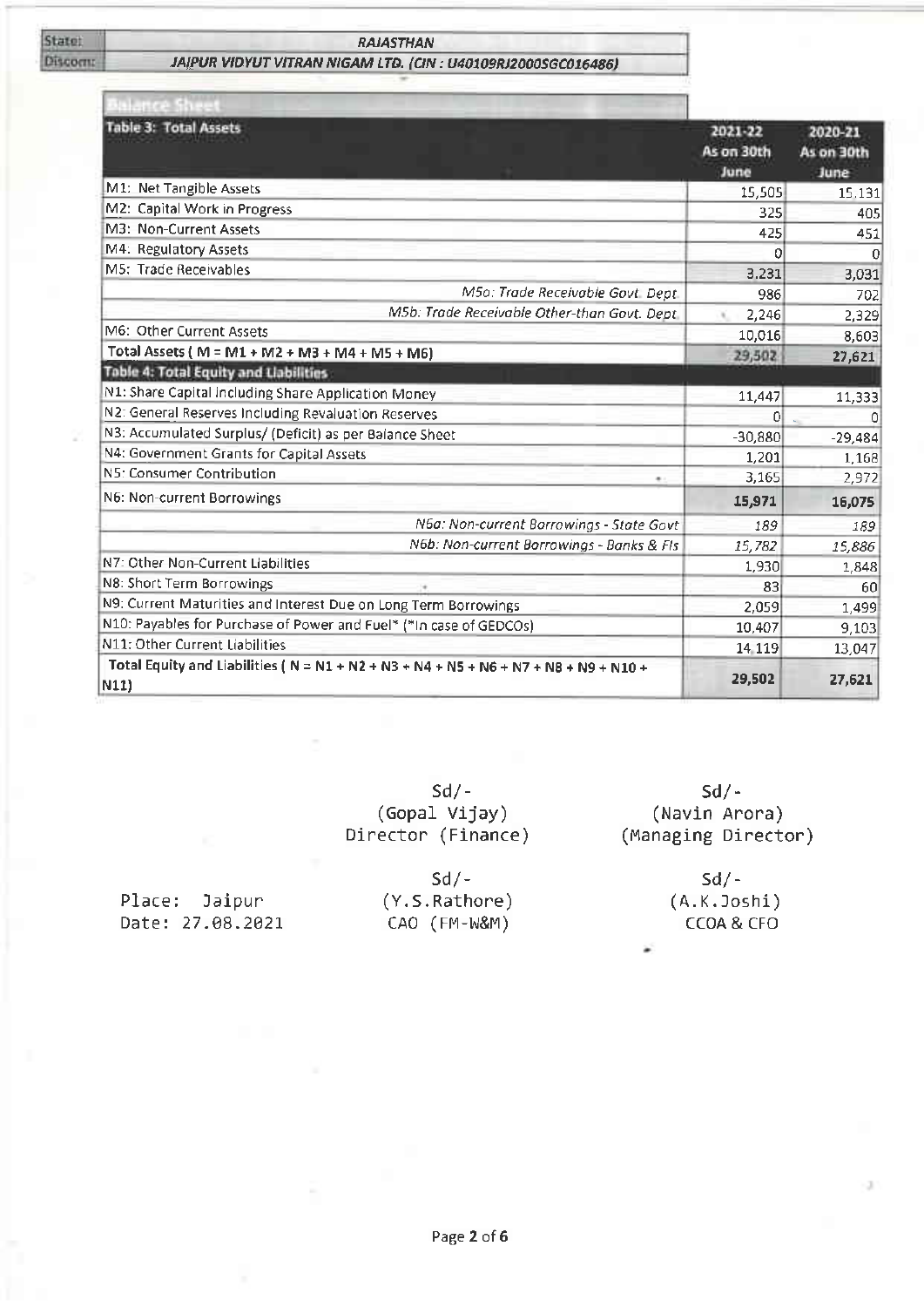**RAJASTHAN** 

JAIPUR VIDYUT VITRAN NIGAM LTD. (CIN : U40109RJ2000SGC016486)

| <b>Table 5: Technical Details</b>                                                 | Quarter 1 |         |
|-----------------------------------------------------------------------------------|-----------|---------|
|                                                                                   | 2021-22   | 2020-21 |
| O1: Total Installed Capacity (MW) (Quarter Ended)                                 |           |         |
| O1a: Hydel                                                                        |           |         |
| O1b: Thermal                                                                      |           |         |
| Olc: Gas                                                                          |           |         |
| O1d: Others                                                                       |           |         |
| 02: Total Generation (MU) (Quarter Ended)                                         | z.        |         |
| O2a: Hydel                                                                        | ×.        | ٠       |
| O2b: Thermal                                                                      | ÷         |         |
| O2c: Gas                                                                          | ×.<br>×   | ×       |
| O2d: Others                                                                       | i in      |         |
| O3: Total Auxiliary Consumption (MU) (Quarter Ended)                              |           |         |
| O4 : Gross Power Purchase (MU) (Quarter Ended)                                    | 8,542     | 7,583   |
| Gross Input Energy (MU) (OS = OZ - O3 + O4)                                       | 8,542     | 7,583   |
| O6: Transmission Losses (MU)(interstate & Intrastate)                             | 468       | 433     |
| O7: Gross Energy sold (MU)                                                        | 6,642     | 5,275   |
| O7a: Energy Sold to own consumers                                                 | 5,845     | 4,855   |
| O7b: Bulk Sale to Distribution Franchisee                                         | 405       | 387     |
| O7c: Interstate Sale/ Energy Traded                                               | 391       | 33      |
| O7d: Net UI Export                                                                |           |         |
| Net Input Energy (MU) (O8 = O5 - O6 - O7c - O7d)                                  | 7.683     | 7.117   |
| Net Energy Sold (MU) (O9 = 07 - 07c - 07d)                                        | 6,251     | 5,242   |
| Revenue Billed including subsidy booked (O10 = A1 + A2 + A3 + B1)                 | 4,549     | 4,307   |
| O11: Opening Gross Trade Receivable (Incruding any adjustments) (Rs crore)        | 3,339     | 2,860   |
| O12: Adjusted Gross Closing Trade Receivables (Rs crore)                          | 3,711     | 3,491   |
| Revenue Collected including subsidy received (O13 = A1 + A2 + A3 + E + O11 - O12) | 4,177     | 3,484   |
| Billing Efficiency (%) (014 = 09/08*100)                                          | 81.36     | 73.66   |
| Collection Efficiency (%) (O15 = 013/010*100)                                     | 91.82     | 80.89   |
| AT&C Loss (%) (O16 = 100 - O14*O15/100)                                           | 25.30     | 40,42   |

 $Sd/-$ (Gopal Vijay) Director (Finance)

 $Sd/-$ (Navin Arora) (Managing Director)

> $Sd/ (A.K.Joshi)$ CCOA & CFO

Place: Jaipur Date: 27.08.2021

 $Sd/-$ (Y.S.Rathore) CAO (FM-W&M)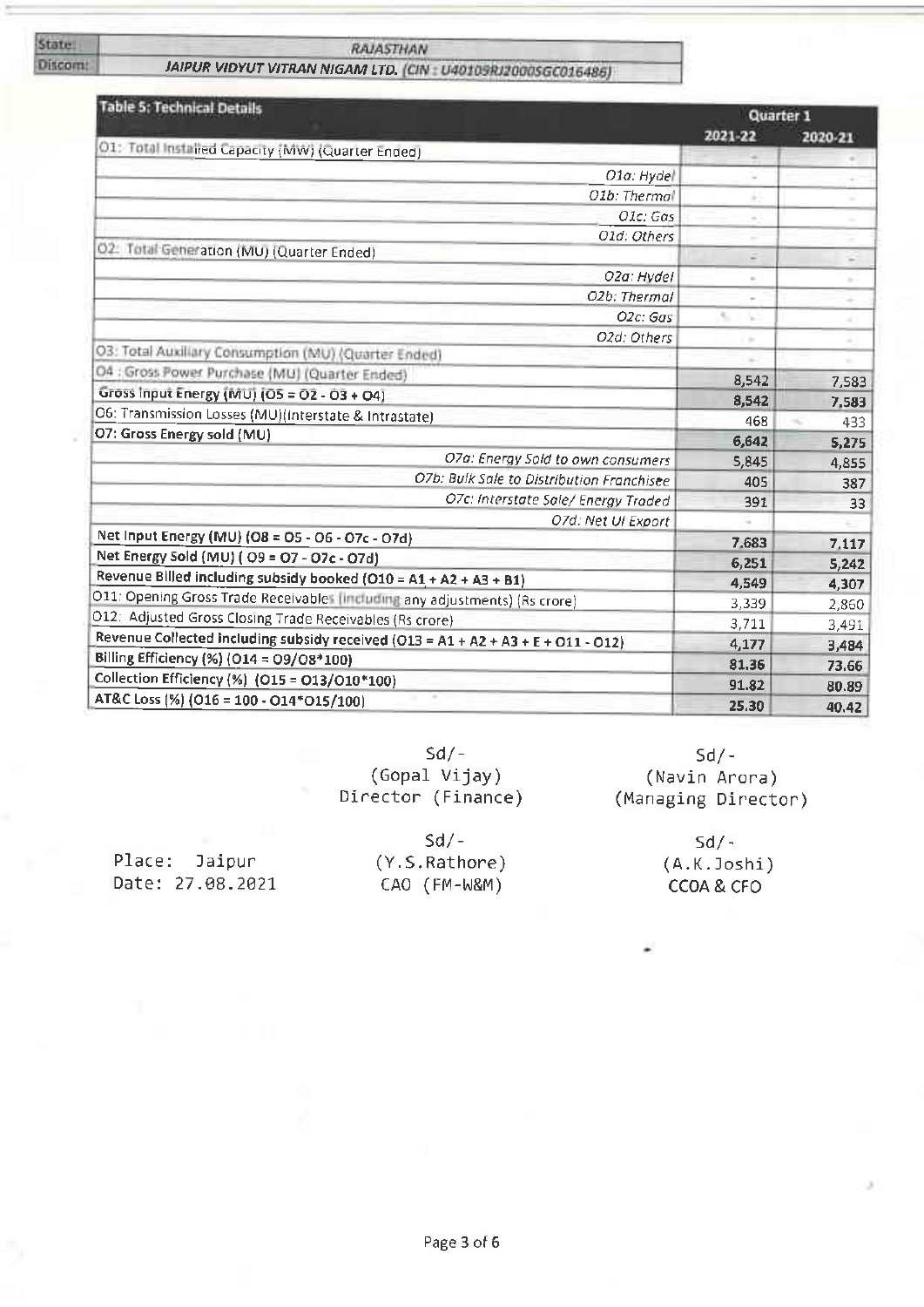JAIPUR VIDYUT VITRAN NIGAM LTD. (CIN : U40109RI2000SGC016486)

| Table 6: Key Parameters                                                                        |         | Quarter 1 |  |
|------------------------------------------------------------------------------------------------|---------|-----------|--|
| ACS (Rs./kWh) (P1 = 1*10/O5)                                                                   | 2021-22 | 2020-21   |  |
| ARR on Subsidy Booked Basis (Rs./kWh) (P2 = D*10/O5)                                           | 6.70    | 6.90      |  |
| Gap on Subsidy Booked Basis (Rs./kWh) (P3 = P1 - P2)                                           | 5.85    | 6, 10     |  |
| ARR on Subsidy Received Basis (Rs./kWh) (P4 = F*10/O5)                                         | 0,85    | 0.81      |  |
| Gap on Subsidy Received Basis (Rs./kWh) (P5 = P1 - P4)                                         | 5.85    | 5.84      |  |
| ARR on Subsidy Received excluding Regulatory Income and UDAY Grant (Rs/kWh)                    | 0.85    | 1.06      |  |
| $(Rs./kWh)$ (P6 = (F-B-C1)*10/O5)                                                              | 5.85    | 5.81      |  |
| Gap on Subsidy Received excluding Regulatory Income and UDAY Grant (Rs./kWh) (P7 =<br>P1 - P6) | 0.85    | 1.10      |  |
| Receivables (Days) (P8 = 365*M5/A)                                                             |         |           |  |
| Payables (Days) (P9 = 365*N10/G)                                                               | 76      | 72        |  |
| Total Borrowings (P10 = $N6 + N8 + N9$ )                                                       | 239     | 223       |  |
|                                                                                                | 18,113  | 17.634    |  |

| Table 7: Consumer Categorywise Details of Sale (MU)         |                         | Quarter 1 |           |
|-------------------------------------------------------------|-------------------------|-----------|-----------|
| Q1: Domestic                                                |                         | 2021-22   | 2020-21   |
| Q2: Commercial                                              |                         | 1,245     | 1,313     |
| Q3: Agricultural                                            |                         | 453       | 366       |
| Q4: Industrial                                              |                         | 1,297     | 1,573     |
|                                                             |                         | 1,807     | 938       |
| Q5: Govt. Dept. (ULB/RLB/PWW/Public Lighting)<br>Q6: Others |                         | 214       | 223       |
|                                                             |                         | 830       | 451       |
|                                                             | Railways                |           |           |
|                                                             | <b>Bulk Supply</b>      | 33        | 31        |
|                                                             | Miscellaneous           |           |           |
|                                                             | Distribution Franchisee | 405       |           |
|                                                             | Interstate/Trading/UI   | 391       | 387<br>33 |
| Gross Energy Sold (Q7 = Q1 + Q2 + Q3 + Q4 + Q5 + Q6)        |                         | 5,845     | 4,855     |

 $Sd/-$ (Gopal Vijay) Director (Finance)

 $Sd/-$ 

(Navin Arora)<br>(Managing Director)

|                  | Sd/4          | $Sd/-$      |
|------------------|---------------|-------------|
| Place: Jaipur    | (Y.S.Rathore) | (A.K.Joshi) |
| Date: 27.08.2021 | CAO (FM-W&M)  | CCOA & CFO  |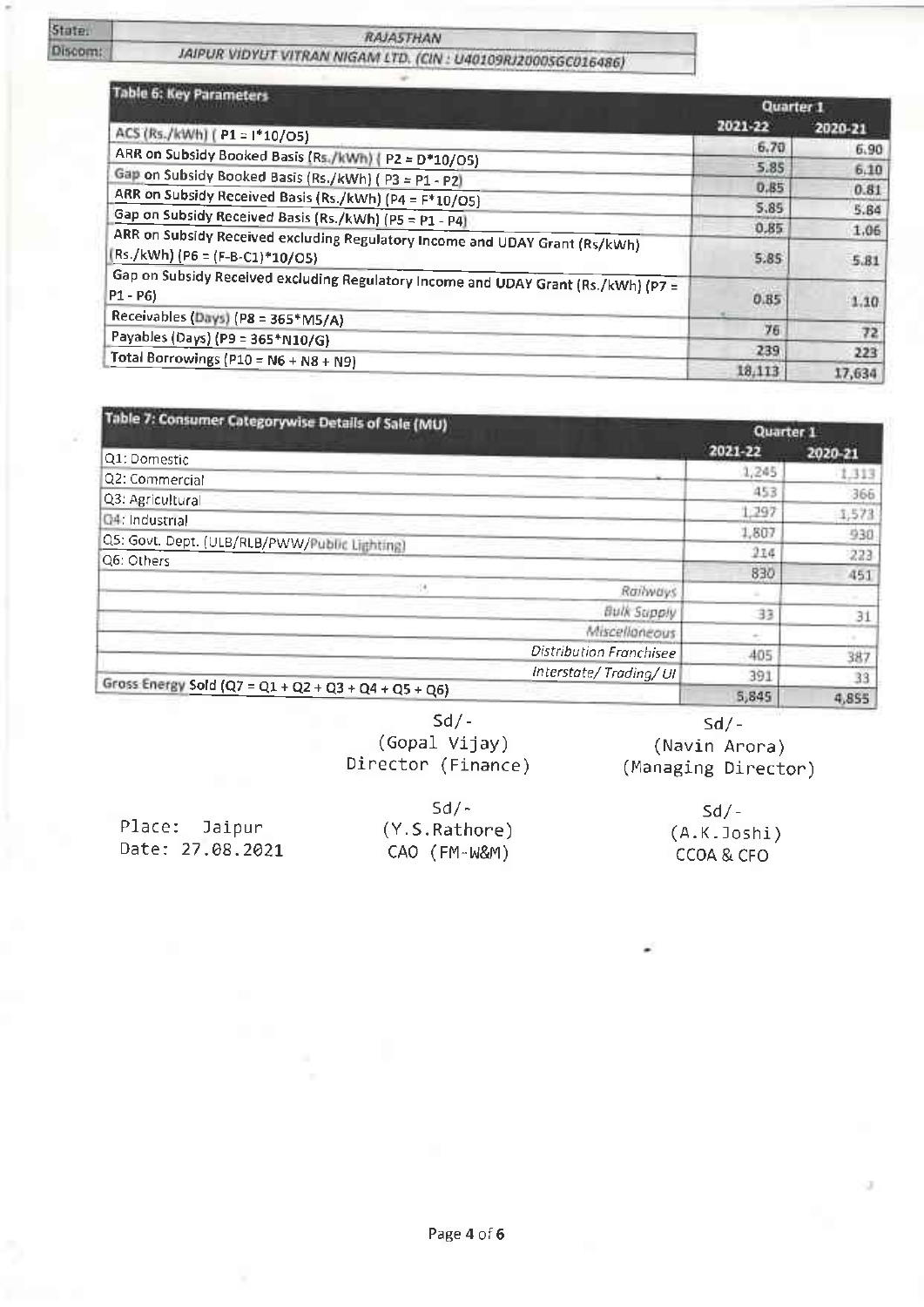| JAIPUR VIDYUT VITRAN NIGAM LTD. (CIN: U40109RJ2000SGC016486) |                 |                   |           |                      |               |         |
|--------------------------------------------------------------|-----------------|-------------------|-----------|----------------------|---------------|---------|
| e Details of Revenue (Rs. Crore)                             |                 |                   | Quarter 1 |                      |               |         |
|                                                              |                 |                   |           |                      | 2020-21       |         |
|                                                              | Revenue         |                   |           | Revenue              |               |         |
|                                                              | <b>Booked</b>   |                   | Subsidy   | <b>Booked</b>        | Subsidy       | absid   |
|                                                              | excluding       | Subsidy<br>Booked | received  |                      | <b>Booked</b> | receive |
|                                                              | <b>Subsidy</b>  |                   |           | axcluding<br>subsidy |               |         |
| R1: Domestic                                                 | 1,029           | ħ                 | ħ         | 1,154                | ħ             |         |
| R2: Commercial                                               | 524             |                   |           | 497                  |               |         |
| R3: Agricultural                                             | $\frac{141}{2}$ | 812               | 812       | 262                  | 919           | 730     |
| R4. Industrial                                               | 1,532           |                   |           | 575                  |               |         |
| R5: Govt Dept. (ULB/RLB/PWW/Public lighting)                 | 178             |                   |           | 381                  |               |         |
| R6: Others                                                   | 445             |                   |           | ior                  |               |         |
|                                                              | D<br>Railways   | ۱                 |           | ₽                    |               |         |
| <b>Bulk Supply</b>                                           | 뵭               |                   |           | 뎒                    |               |         |
| Miscellaneous                                                |                 |                   |           |                      |               |         |
| Distribution Franchisee                                      | 265             | ŧ                 |           | 245                  |               |         |
| Interstate/Tradina/UI                                        | Å               |                   |           |                      |               |         |
| Gross Energy Sold (R7 = R1 + R2 + R3 + R4 + R5 + R6)         | 3,850           | 829               | 829       | 3,378                | 936           | 744     |
|                                                              |                 |                   |           |                      |               |         |

RAJASTHAN

Discom State

Page 5 of 6

Sd/-<br>(Gopal Vijay)<br>Director (Finance)

Sd/-<br>(Navin Arora)<br>(Managing Director)

Sd/-<br>(Y.S.Rathore)<br>(AO (FM-W&M)

Sd/-<br>(A.K.Joshi)<br>CCOA & CFO

Place: Jaipur<br>Date: 27.08.2021